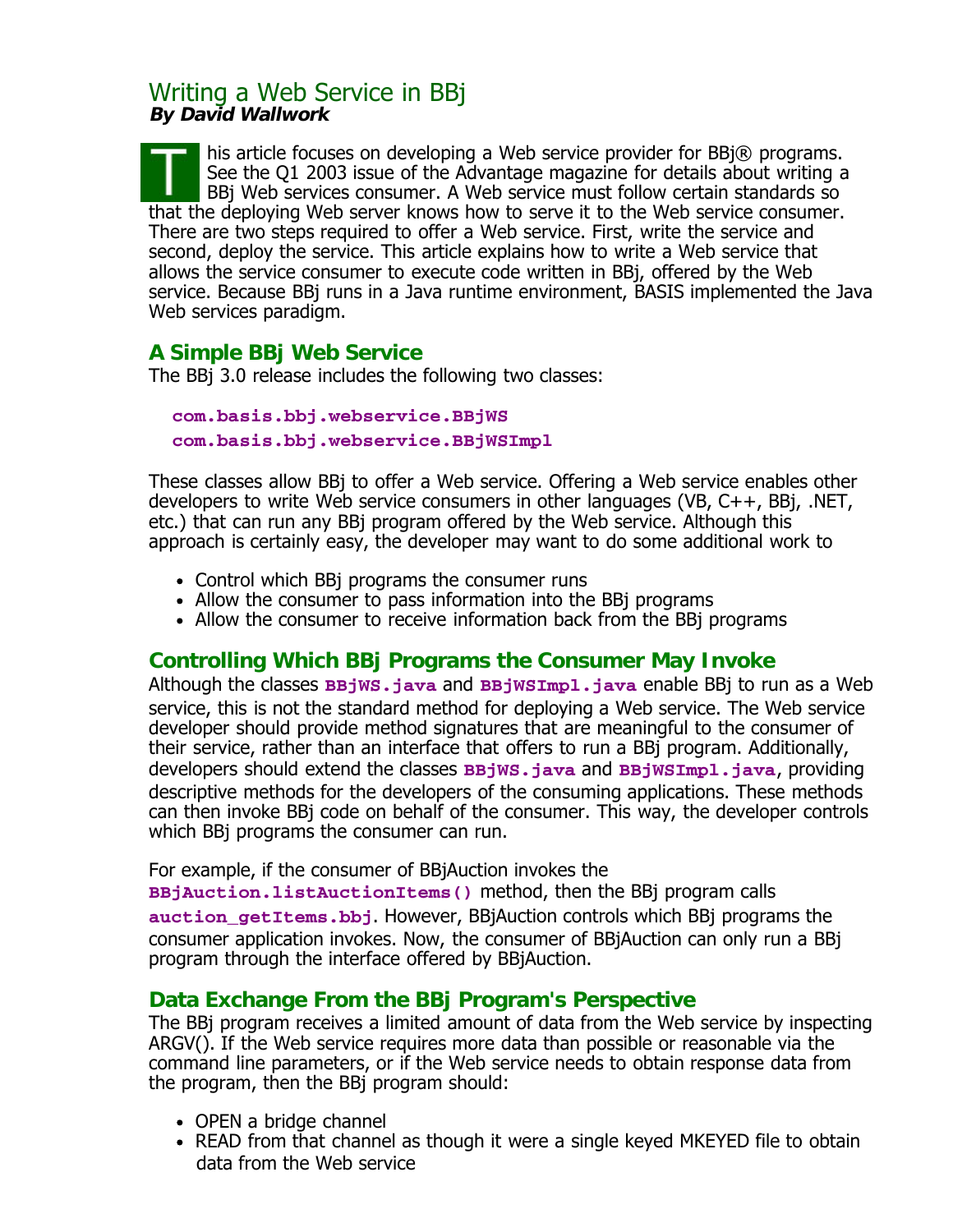WRITE to that channel as though it were a single keyed MKEYED file, or as though it were a STRING file in order to return data to the Web service

After the BBj program ends, the Web service may access any data written to the bridge channel.

### **Data Exchange From the Web Service's Perspective**

The BBjWS interface exposes two methods:

```
public byte[] invokeBBjReturnBytes(String p_programName, 
                                    String p_programParams,
 HashMap p_keyValues, 
                                   int p_timeoutInSeconds) throws 
RemoteException;
public HashMap invokeBBjReturnMap (String p_programName, String p_programParams, 
                                   HashMap p_keyValues,
                                   int p_timeoutInSeconds)throws 
RemoteException;
```
The syntax for **p\_programParams** is the same as the syntax for the command line parameters when invoking a BBj program from the command line. If **p\_programParam** ends with "..- argv1 argv2 argv3", then the BBj program has access to argv1, argv2, and argv3 using the ARGV() function.

If **p** keyValues is not null, then the BBj program accesses each key-value pair in **p\_keyValues** by reading the **bridgeChannel**. During its execution, if the BBj program writes information to the bridge channel, then the Java code of the Web service can access that information. If the BBj program writes to the bridge channel as though it were a String File, then the Java code uses the method **invokeBBjReturnBytes()** to retrieve the output of the BBj program. Alternatively, if the BBj program writes to the bridge channel as though it were an MKEYED file, then the Java code uses the method **invokeBBjReturnMap()** to retrieve the output.

### **Hello World Web Service**

The following **HelloWebService** program:

- Allows the consumer to run only one program
- Accepts the user's name as input
- Returns a greeting to the user

The developer needs to write two files: **Hello.java** and **HelloImpl.java**. Once deployed, these files enable the developer to offer the Web service. In addition, the developer needs to write **Hello.bbj**, which is the BBj program that our Web service invokes.

**Hello.java**

```
\mathbf{r}import java.rmi.*;
public interface Hello extends java.rmi.Remote
\{ String sayHello(String name) throws RemoteException;
}
```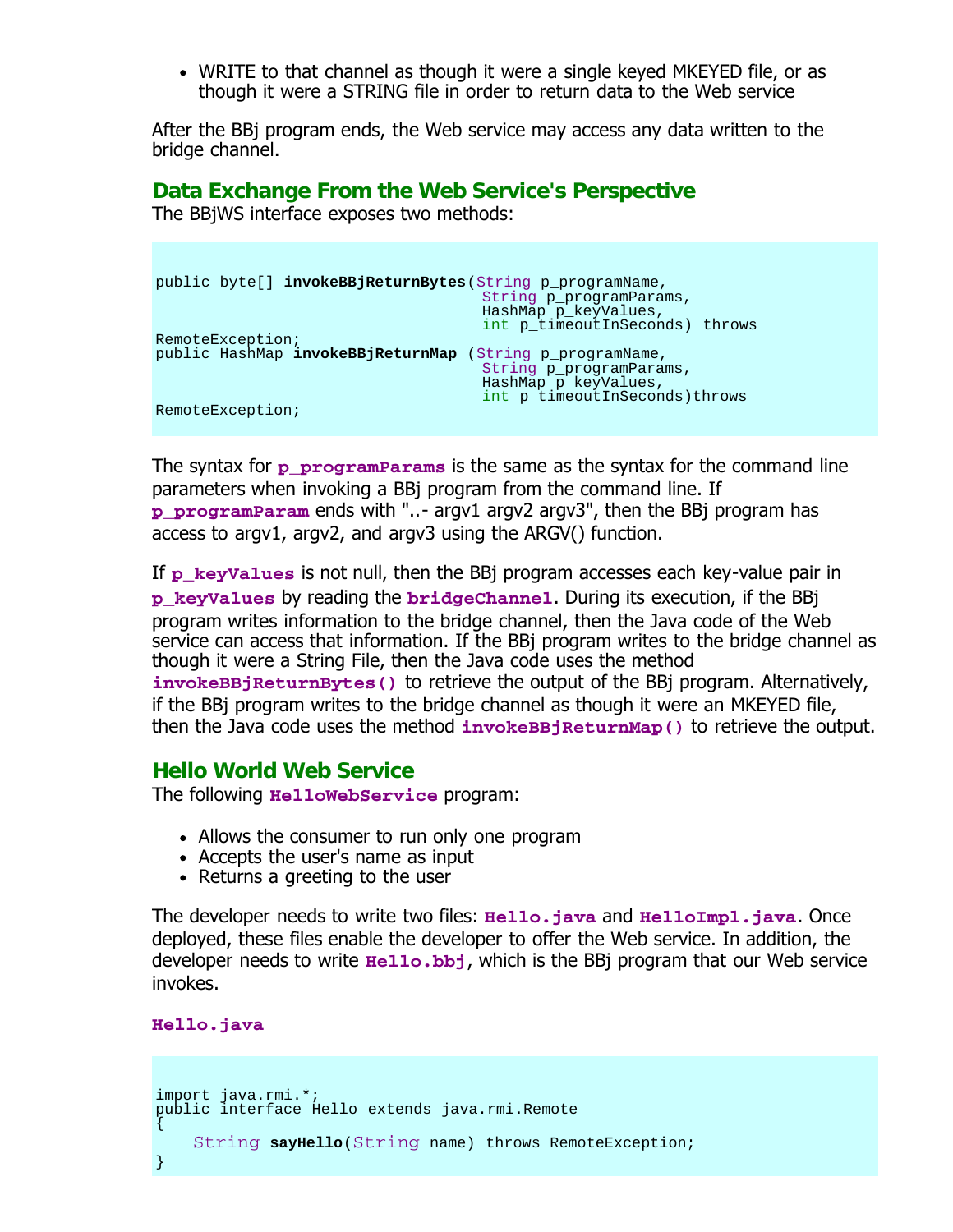```
HelloImpl.java
```

```
l.
import java.rmi*;
public class HelloImpl extends com.basis.bbj.webservice.BBjWSImpl implements 
H = 110\{ String sayHello(String name)throws RemoteException
   \left\{ \right. String params = name;
       byte answer[] = invokeBBjReturnBytes("Hello.bbj", params, null, 
2000);
       return new String(answer);
    }
}
```
**Hello.bbj**

```
Bridge = untREM config file must contain a bridge alias for J0 see JavaBBjBridge docs
OPEN (bridge) "J0"
IF argc < 2 
         Answer$ = "hello world"
ELSE 
        Answer\uparrow = "hello " + \arg(y(1))ENDIF
WRITE(bridge)answer$
RELEASE
```
With BASIS's Web service, the consumer no longer runs an arbitrary BBj program. The only option for the consumer is to invoke the method **sayHello()**. The Web service method **HelloServiceImpl.sayHello()** obtains its return value by invoking **Hello.bbj**. Additionally, this Web service requires only a small amount of Java code for implementation. Of course, it does not do much.

The next example is BBjAuction, which uses complex data types and multiple BBj programs to offer more meaningful methods to the consumer of the Web service. The following section returns to the BBjAuction, demonstrating how to pass more data than is practical on the command line.

### **Passing More Data**

The BBjAuction Web service allows the consumer to logon to the system to obtain a listing of biddable items, bid on an item, and discover which item(s) the user won. Below, we examine the method **BBjAuctionImpl.listActiveItems()**. Listed below are the relevant portions of the code. See the complete code on the enclosed CD.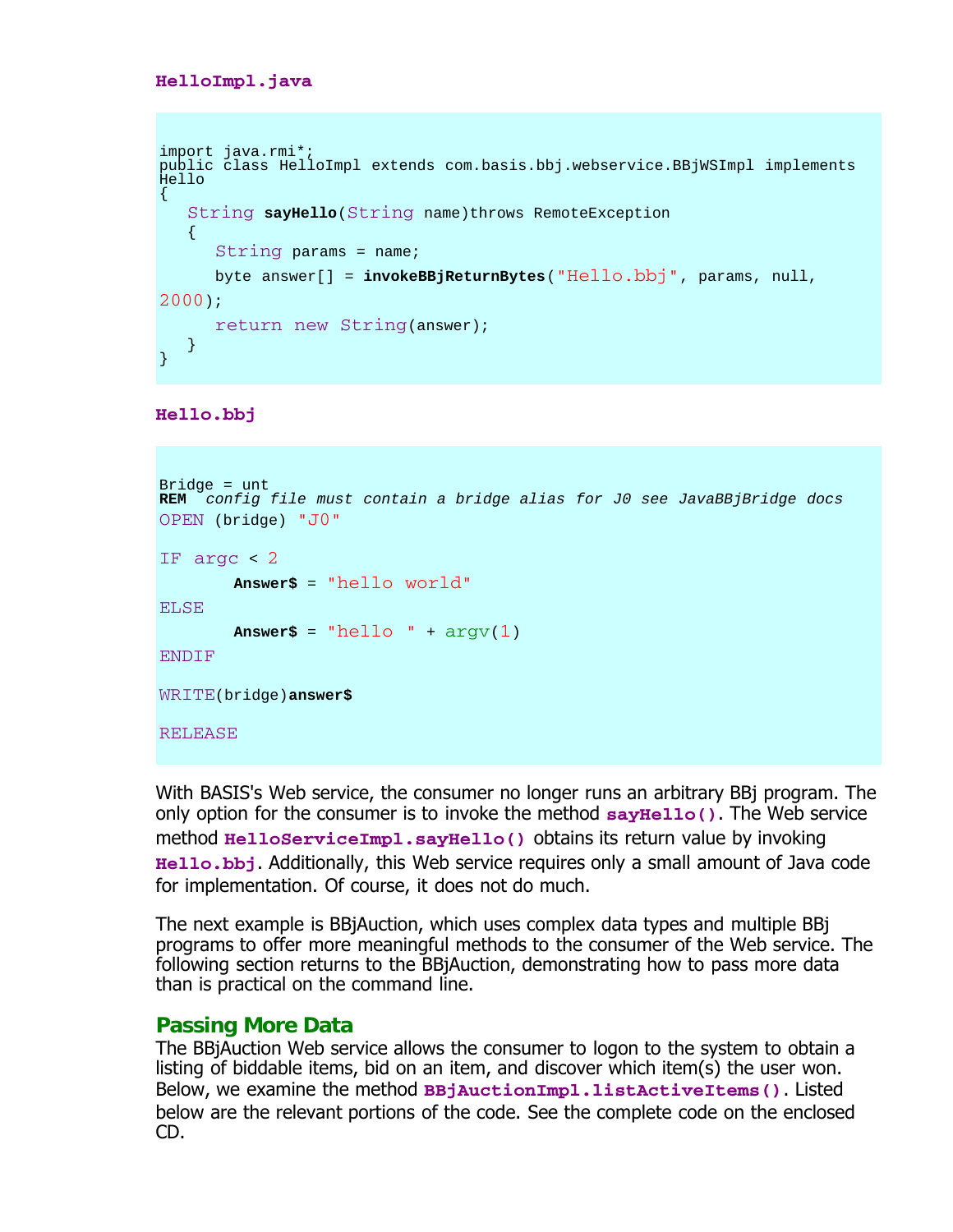Complete code of the method **BBjAuctionImpl.java**

```
public AuctionItem[] listActiveItems (String p_loginID)throws
java.rmi.RemoteException 
\{ HashMap map = invokeBBjReturnMap("Auction_getItems.bbj", 
p_loginID, null, 30);
        return convertToAuctionItems(map); 
}
```
Relevant portions of **Auction\_getItems.bbj**

```
0050 clientChannel = unt
0090 open (clientChannel)"J0"
0110 call "auction_util.bbj::initialize"
0130 call "auction_util.bbj::makeItemTemplate", item$
0150 index = 00160 findRecord(dataChannel,knum=2,key="0",err=finished)item$
0170 while 1
0210 call "auction_util.bbj::validateRecord", dataChannel,
bankChannel, item$
0220 closed = item.biddingClosed
0230 if !closed
0240 call "auction_util.bbj::templateToItem", item!, item$
0250 closed = item!.getBiddingClosed()
0260 value$ = techcon03.AuctionItem.toByteString(item!)
0270 writeRecord(clientChannel, key=str(index))value$ 
0280 index = index + 1
0290 endif
0300 readRecord(dataChannel, end=finished)item$
0310 wend
```
**auction\_getItems.bbj** iterates through the data file, reading each record into the templated string **Item\$**. At line 240, the program uses **Item\$** to create a Java Object of type **techcon03.AuctionItem**. At line 260, the code converts **AuctionItem** to bytes and places it into the string value\$. At line 270, the code writes a key-value pair to the bridge channel.

**auction\_getItems.bbj** continues until it writes all "open for bidding" items to the bridge channel. Furthermore, **BBjAuction.listActiveItems()** receives a HashMap as the return value of its call to **invokeBBjReturnMap("auction\_getItems.bbj:", p\_loginID, null, 30)**.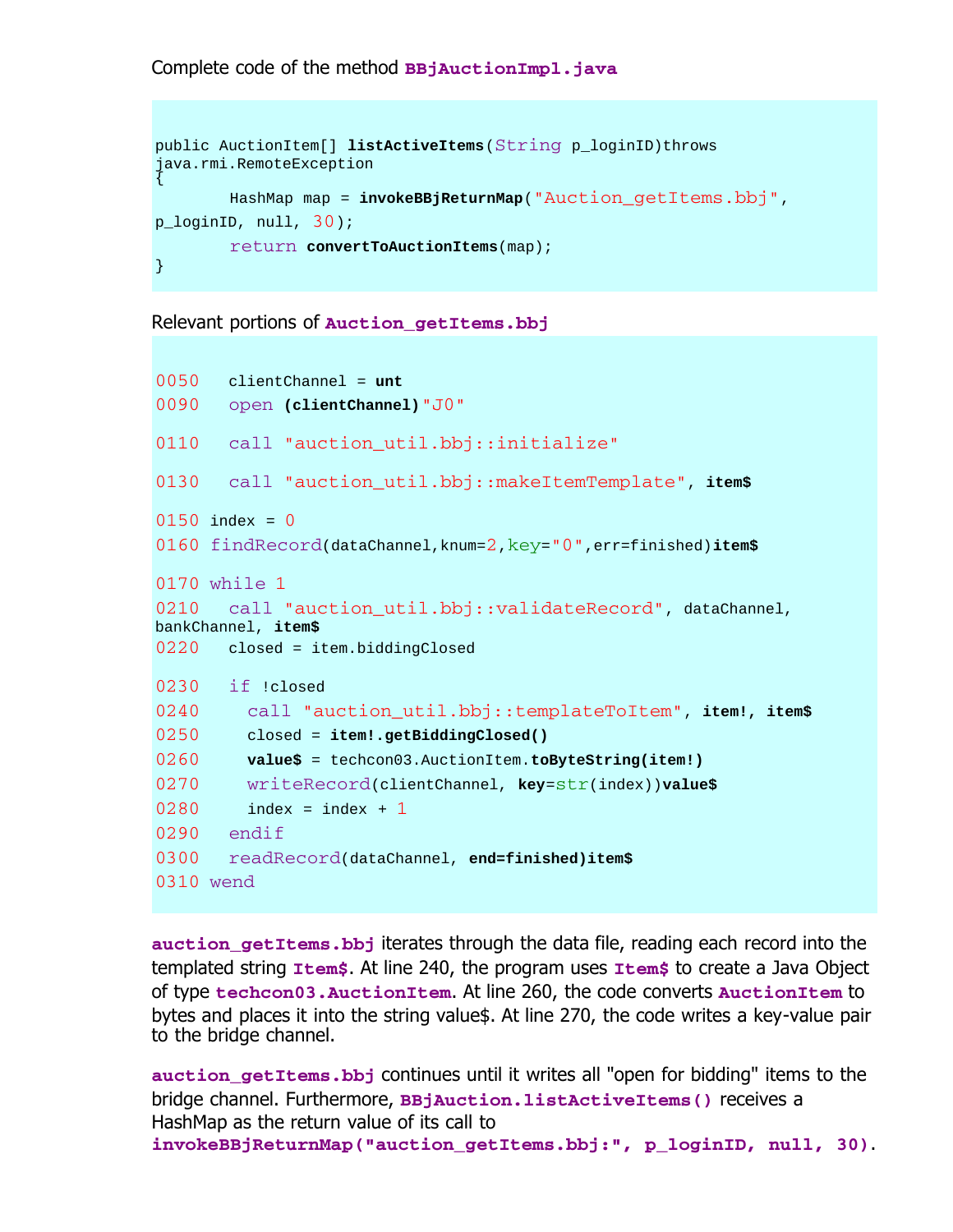Recall that the key-value pairs written by **auction** getItems.bbj originated from strings. **BBjAuction.listActiveItems()** calls to

**BBjAuctionImpl.convertToAuctionItems**, which converted the map of strings into an array of AuctionItems. The program then returns that list to the Web service consumer.

**Passing Complex Data Types Between Web Service and BBj Program** When a BBj program reads input from its bridge channel or writes to its bridge channel, the program is only able to read or write bytes. Web service provides support for much more complex data types. If the developer can convert (serialize) those data types to bytes, the developer can pass them between the Web service and the BBj program.

The following lines from **auction\_getItems.bbj** illustrate this example:

| 0240 | call "auction_util.bbj::templateToItem", item!, item\$ |
|------|--------------------------------------------------------|
| 0260 | $values = technology.$ AuctionItem.toByteString(item!) |
| 0270 | writeRecord(clientChannel, key=str(index))value\$      |

Line 240 converts the templated string **Item\$** to an instance of the Java class **AuctionItem**. Line 260 converts the **AuctionItem** to a string and line 270 writes the string to the bridge channel. Consequently, **BBjAuctionImpl** calls **invokeBBjReturnMap()** and does not need to understand templated strings. The map that it receives contains serialized **AuctionItems**, rather than serialized templated strings. **BBjAuctionImpl** deserializes these **AuctionItems** and uses them as the return value for the methods invoked by the Web service consumer.

The conversion from a templated string to an **AuctionItem** uses the following code:

#### From **auction\_util.bbj**

|           | 0330 templateToItem:                                           |
|-----------|----------------------------------------------------------------|
| 0340      | ENTER item!, A\$                                               |
| 0350      | <b>item!</b> = new techcon03. AuctionItem()                    |
| 0360      | item!.setItemID(num(A.id\$))                                   |
| 0370      | item!.setDescription(A.description\$)                          |
| 0380      | <b>item!.setHighBid</b> (A.highBid)                            |
| 0390      | item!.setHighBidder(A.bidder\$)                                |
| 0400      | <b>item!.setNumberBids</b> (A.numBids)                         |
| 0410      | now = $int(new java.util.DataFrame().getTime() / 60000)$       |
| 0420      | $remaining = A.endTimeMinute - now$                            |
|           |                                                                |
| 0500      | item!.setMinutesRemaining (remaining)                          |
| 0510      | item!.createString()                                           |
| 0520      | techcon03.AuctionItem.setBiddingClosed(item!, A.biddingClosed) |
| 0530 exit |                                                                |